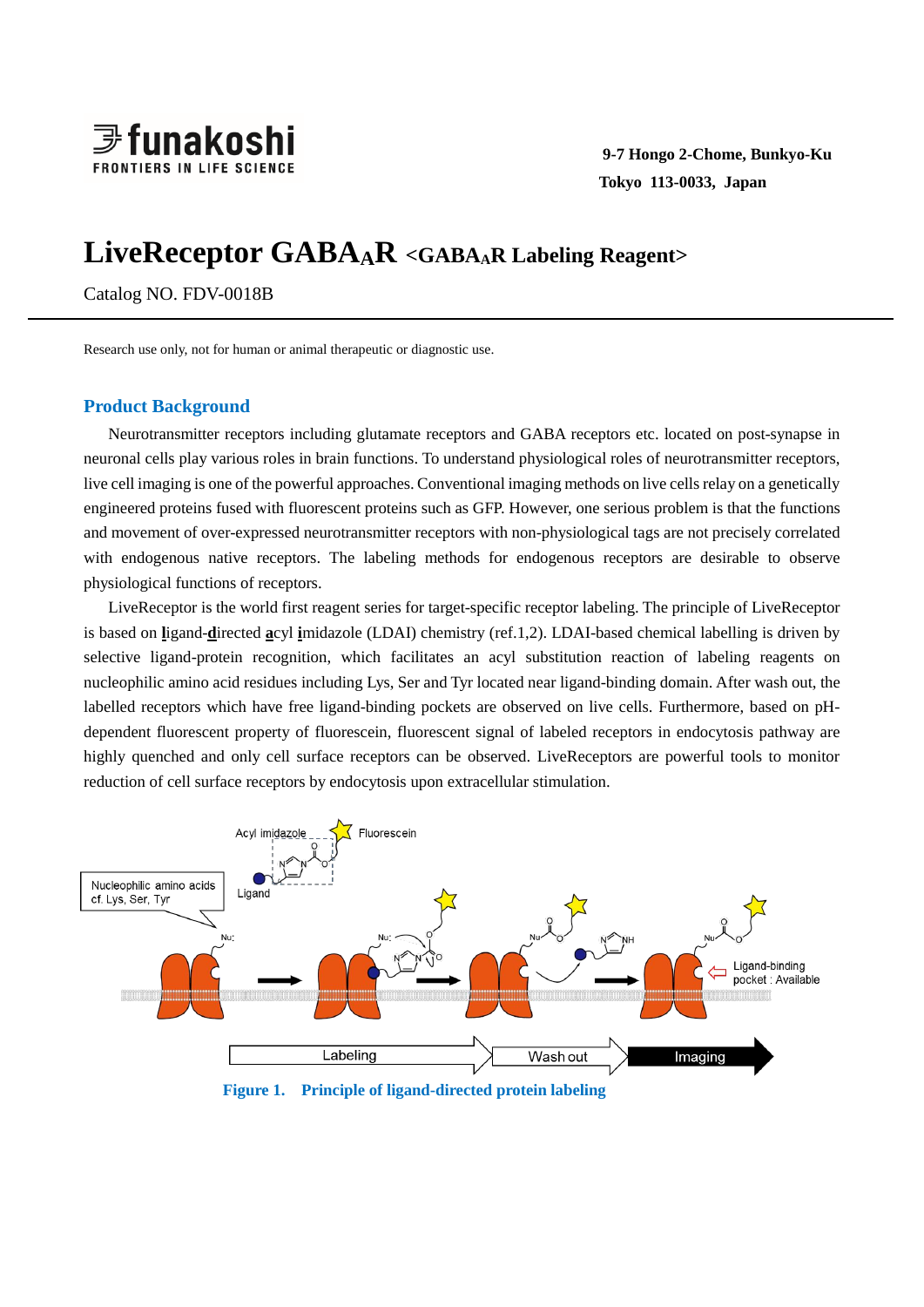**"LiveReceptor GABAAR"** is a specific labeling reagent for cell-surface ion chanel-type GABA receptor  $(GABA_AR)$  which is the key component for inhibitory synaptic regulation (ref.3). LiveReceptor  $GABA_AR$  has three domains including gabazine as an affinity ligand for GABAAR, fluorescein and acyl imidazole. Only when gabazine binds to GABAARs, nucleophilic amino acid residues (Lys, Ser or Tyr) located near ligand-binding domain on GABAARs are attacked acyl imidazole and fluorescein is transferred into GABAARs. After removing excess reagents and resultant ligand moiety, labeled GABAARs can be observed in both live and fixed cells. The protocol is very simple, no genetic manipulation and additional treatment are required. Because LiveReceptor GABA<sub>A</sub>Rs shows no cell membrane permeability, only cell surface GABAARs are labelled. Ref.3 indicates fluorescein-labeled GABAARs by LiveReceptor has little effects on its ion channel capability.



### **Description**

<u>.</u>

 Catalog Number: FDV-0018B  $Size: 10 \mu$ g Formulation :  $C_{55}H_{51}N_7O_{13}$  Molecular weight : 1017.35 g/mol Visibility : Orange lyophilized powder Solubility : Soluble in DMSO \*This compound has water-solubility but it can be easily degraded in water and culture medium. Please avoid store in the water.

## **Spectrum**

Excitation/ Emission: 495/515 nm \*Compatible with FITC filter

## **Application**

- Live cell imaging
- Immunocytochemistry with specific antibodies
- Immunoprecipitation with anti-fluorescein antibody
- Immunoblotting with anti-fluorescein antibody
- Drug screening for competitive GABAAR antagonist (GABA-site)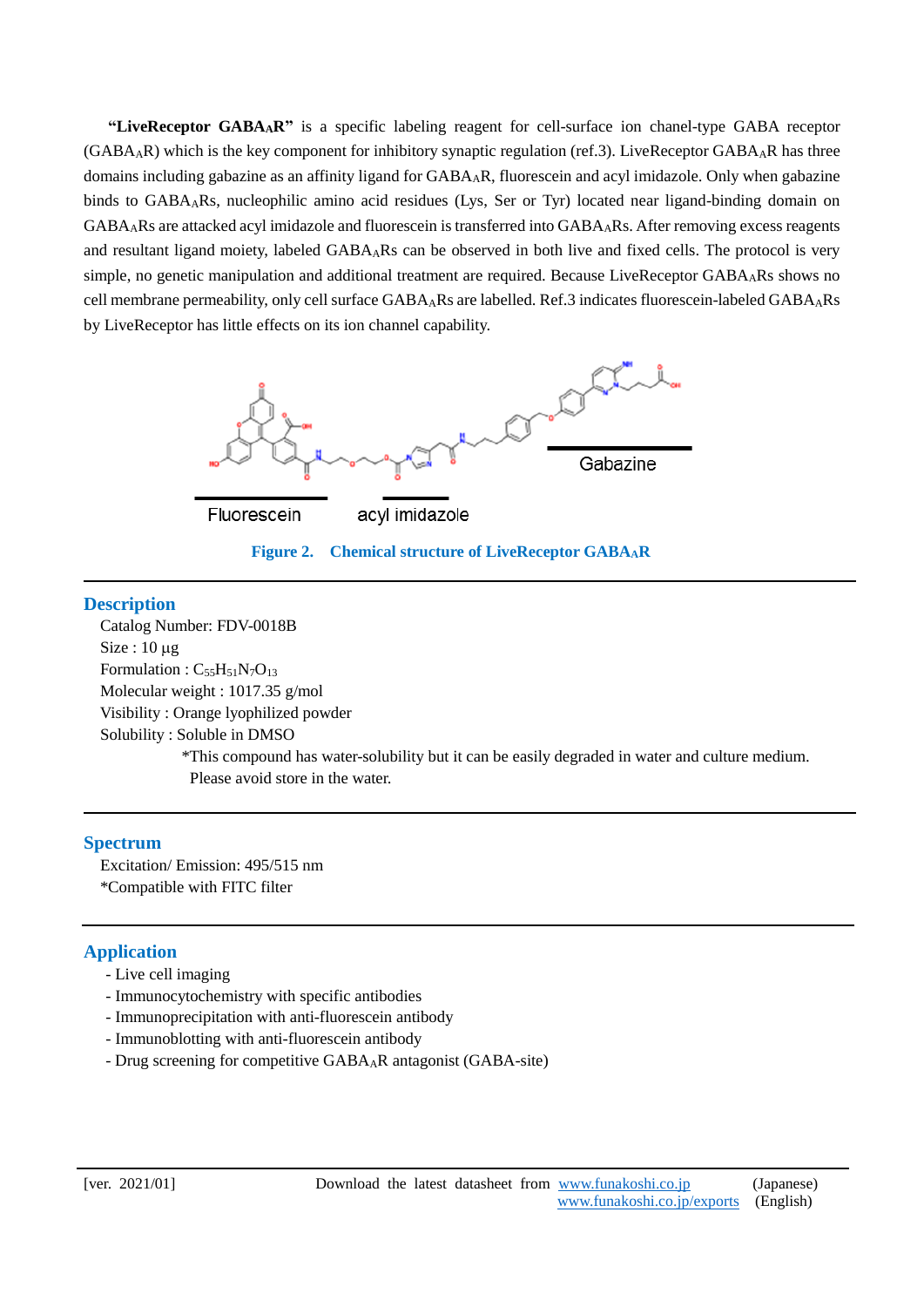## **Reconstitution and Storage**

## Reconstitution :

Reconstitute at 0.1 mM (x100) - 1 mM (x1000) in 100% DMSO. Please optimize the final concentration of DMSO depended on your experiments. Before reconstitution, please spin down to collect the orange lyophilized powder on the bottom of a tube. Carefully add DMSO into the tube and vigorously mix to completely dissolve the powder.

Storage:

(powder) Store at -20°C. Protected from light.

(solution) DMSO stock solution is stable at least for 1 year at -80°C. Please make aliquots and avoid freeze and throw. Protected from light.

#### **How to use**

1

General procedure for GABAAR labeling

- 1. Prepare 1  $\mu$ M of LiveReceptor GABA<sub>A</sub>R in the appropriate medium
	- \* Note : Serum-free media are highly recommended. This compound is not stable in the medium. Please prepare assay solution at time of use.
- 2. Replace media of cultured cells to LiveReceptor containing medium.
- 3. Culture cells with LiveReceptor GABA<sub>A</sub>R for 1-4 hours at 17-37<sup>o</sup>C
- 4. After labeling, wash cells several times or perfused continuously to remove excess reagents.
- 5. Labelled GABAARs can be observed.

#### **Application data**

Live cell imaging of labelled GABAARs in GABAAR-expressed **HEK293** 

GABA<sub>A</sub>R ( $\alpha$ 1/ $\beta$ 3/ $\gamma$ 2)-expressed HEK293 cells were treated with 1  $\mu$ M of LiveReceptor GABA<sub>A</sub>R in the absence or presence of 100  $\mu$ M gabazine, a GABA<sub>A</sub>R selective inhibitor, for 3 hour at 37 °C and washed out three times with the basal medium. (scale bars, 20  $\mu$ m)



#### Validation of  $GABA<sub>A</sub>R$  labeling by western blotting

GABA<sub>A</sub>R  $(\alpha 1/\beta 3/\gamma 2)$ -expressed HEK293 cells were treated with 0.01-1  $\mu$ M of LiveReceptor GABA<sub>A</sub>R in the absence or presence of 100  $\mu$ M gabazine, a GABA<sub>A</sub>R selective inhibitor, for 3 hour at 37°C. After wash cells, the cells were lysed and proteins were applied into SDS-PAGE and western blotting using anti-fluorescein (FL) antibody or anti-GABA<sub>A</sub>R  $\alpha$ 1 subunit.



#### **Reference**

- 1. Fujishima *et al., J. Am. Chem. Soc.*, **134**, 3961-3964 (2012). Ligand-directed acyl imidazole chemistry for labeling of membrane-bound proteins on live cells.
- 2. Miki *et al., Chem. Biol.*, **21**, 1013-1022 (2014). LDAI-based Chemical Labeling of Intact Membrane Proteins and its Pulse-Chase Analysis under Live Cell Conditions.

3. Yamaura *et al., Nat. Chem. Biol.*, **12**, 822-830 (2016). Discovery of allosteric modulators for GABA<sup>A</sup> receptors

by ligand-directed chemistry.